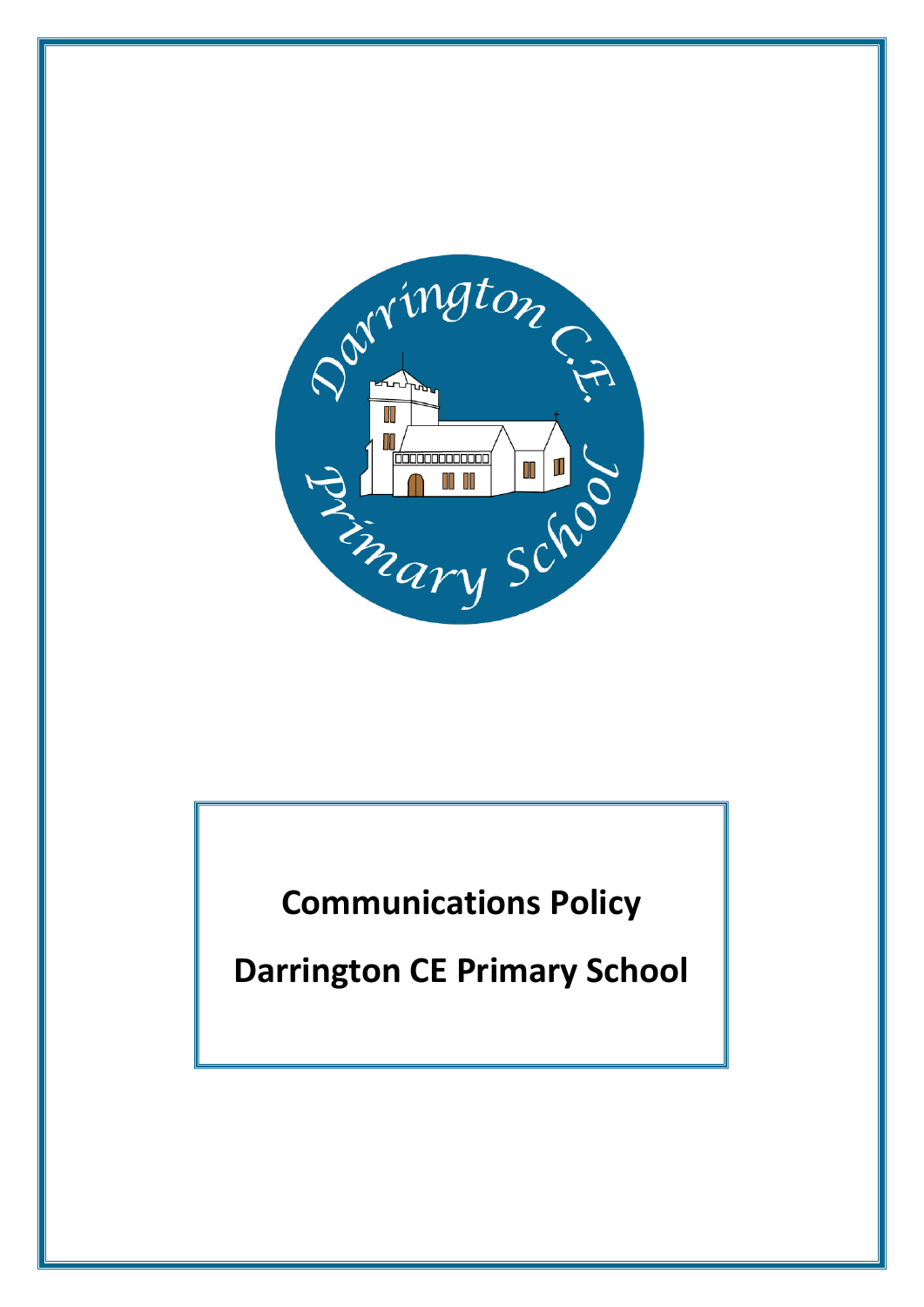# **Introduction**

Good communication is much more than the exchange of information. It is through effective and interactive communication that information is transmitted, understanding is developed and shared, trust is built, confidentiality respected and action coordinated. Communication includes not only the message but also how that message is communicated. Good communication promotes partnership.

### **Aim**

To ensure that Darrington CE Primary School is a thriving and successful school, we must communicate effectively with each other, with our pupils, with their parents/carers and with other members of the wider community. We need to ensure that communications between all members of the school community are clear, professional, timely and appropriate.

## **Objectives**

All communications at Darrington CE Primary School should:

- Keep staff, pupils, parents, governors and other stakeholders well informed.
- Be open, honest, ethical and professional.
- Use jargon free, plain English and be easily understood by all.
- Be actioned within a reasonable time.
- Use the methods of communication most effective and appropriate to the context, message and audience.
- Take account of relevant school policies.
- Be compatible with our core values and School Development Plan.

## **Responsibilities**

This section details the responsibilities of the different groups within the school.

## **Senior leadership team (SLT)**

- To ensure information is made available to staff in a timely manner and via appropriate channels, where practicable face to face.
- To ensure that staff have the relevant information available to communicate with colleagues effectively.
- To maintain open channels of two-way communication and to listen to feedback and comment from all staff.
- To keep governors informed of developments and concerns.

## **All staff**

- To communicate regularly with each other, preferably face to face, to ensure information is available and understood within the context of the classroom and working environment.
- To ensure they are informed and have access to information in order to be as effective as possible in their role and to support their work within the school.
- To use open channels of two-way communication to keep the leadership team and colleagues informed.

## **Governors**

- To ensure the use of trusted online spaces when communicating between governors or with the school.
- Using a variety of communication methods to promote and explain the work of the governors.
- **EXTER** Listening to people online to hear what is being said about the school.
- To ensure the posting of minutes of meeting in appropriate places.

## **Internal methods of communication**

- All staff receive an induction pack providing them with important information about organisation and procedures within the school.
- An integrated programme of meetings to facilitate involvement of staff both formal and informal: e.g. teachers' meetings, teaching assistant meetings, whole staff meetings.
- All formal meetings should be structured and minuted and members invited to contribute to the agenda.
- E-mail is a quick, effective way of communicating information however it should not replace face to face meetings where discussion is required.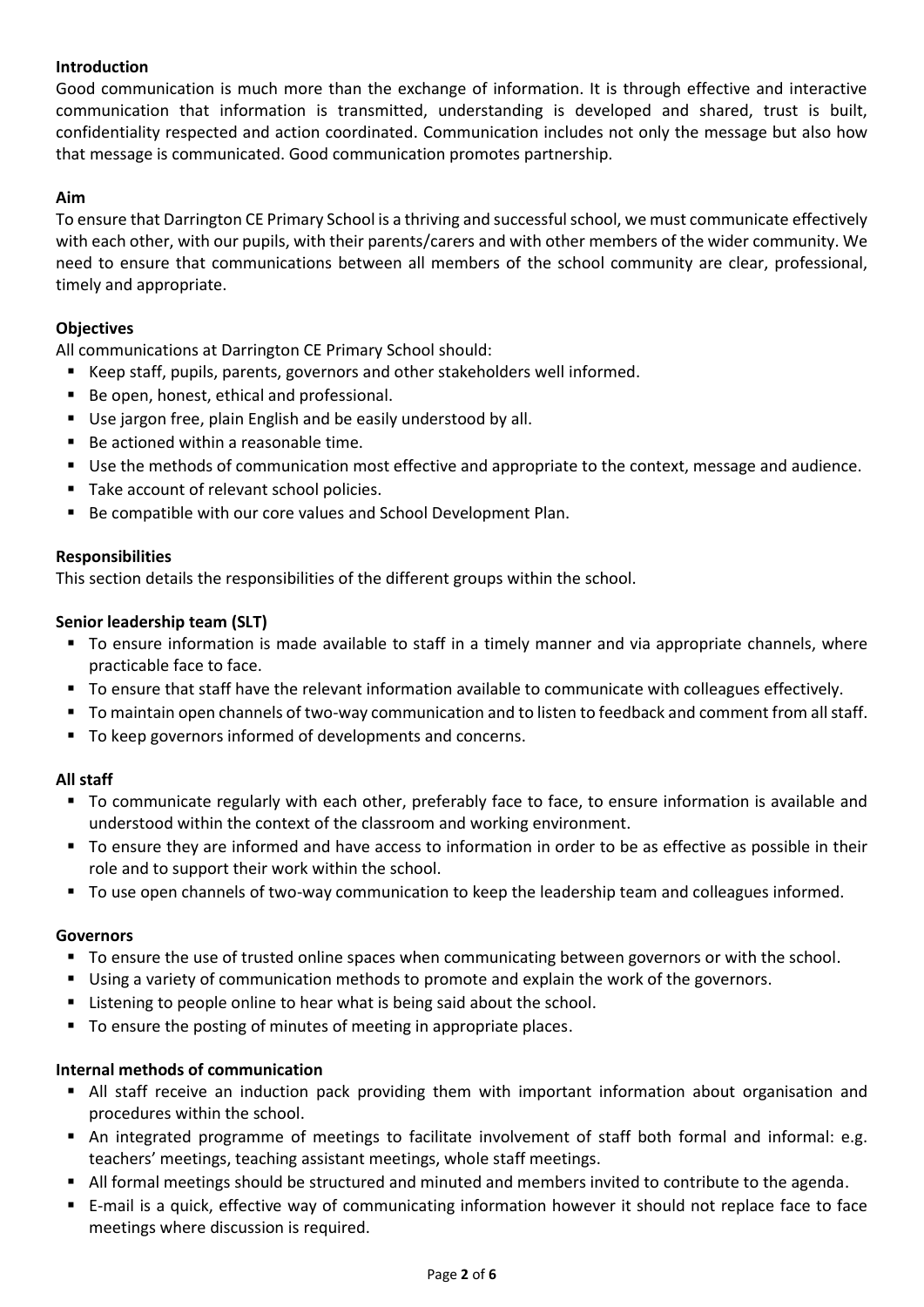- Written communications should be placed in pigeon holes, in the photocopier room, which staff must check daily and clear regularly.
- Teachers' meetings take place every week and the minutes are placed in the shared drive on the school network. Events are discussed in advance at meetings but staff also have the responsibility to check future actions.
- **Support staff meetings take place at least once a term.**
- Governors' meeting minutes are available from the school office.
- Weekly meetings will communicate the weekly staff bulletins for the following week and also e-mailed out to staff and placed on the noticeboard in the staffroom. It is staff responsibility to check or ask SLT for a copy if they miss the meeting.
- The school 'communication book' is used for day to day notices and is placed in the staff room.
- Reminders or letters to individual parents/carers are sent to classes to be given out by the class teachers and must be given to children the same day. Every class must have a system for distributing letters and other materials to go home with the children.
- The schools uses Parentmail to communicate with parents by text or e-mail.
- Urgent messages for parents/carers will be sent by text as early as possible and followed up by the office staff to ensure receipt.
- A list of all those not subscribing to Parentmail will be kept by the office and hard copies sent to all those on the list.

## **External methods of communication**

Schools have many lines of communication to maintain: with parents and carers, other schools, the community and with outside agencies. Our aim is to have clear and effective communications with all parents and carers and the wider community. Effective communications enable us to share our aims and values through keeping parents and carers well informed about school life. This reinforces the important role that they play in supporting school.

Whilst staff will always seek to establish open and friendly relationships with parents and carers, they will also ensure that the relationships are professional. To this end parents/carers should always be addressed in an appropriate manner. Teaching staff will not accept friendship requests on social media. We will try to make written communications as accessible and inclusive as possible. We seek to avoid bias, stereotyping or any form of racial discrimination. We wish to recognise and celebrate the contributions to our society by all cultural groups represented in our school. Similarly, school staff should always be addressed in an appropriate and respectful manner; personal, defamatory or abusive comments or behaviour will not be accepted.

**Communications with Parents/Carers Letters: Please address all correspondence to: Darrington CE Primary School Denby Crest Darrington WF8 3SB**

We will respond to letters received at this address within 3 working days, term-time only. If the letter requires investigation or is of a complex nature, then an interim acknowledgement letter will be sent within this timescale. A full response will then be issued within 10 working days of the acknowledgement letter. Any letter of complaint received at the school will be referred to the Head Teacher immediately.

All letters to parents must be approved by the Head Teacher before they are sent. Copies of all correspondence to individual parents and carers will be placed in pupil files. A copy of general letters will be available from the school office.

# **E-mail: Please address all emails to admin@darringtonschool.org.uk**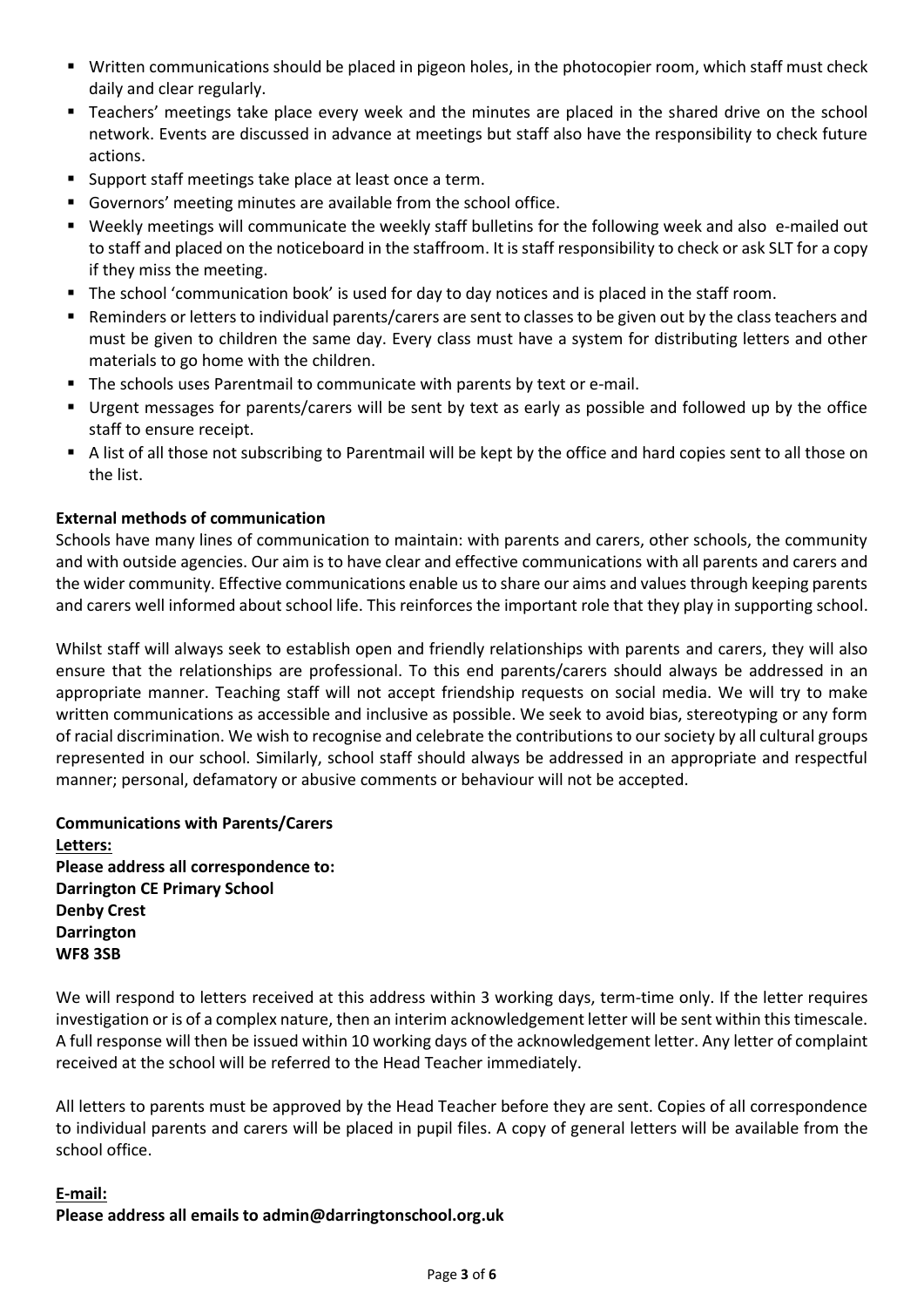The school email address will be monitored daily during term time. We will acknowledge all emails received to the published email address within 24 working hours. If the email requires investigation or is of a complex nature, then an acknowledgement email will be sent. A full response will then be issued within 5 working days of the acknowledgement email. The school has an e-mail system (Parentmail), which it uses to communicate with parents. Any communication sent to parents and carers using this system must be approved by the Head Teacher or School Business Manager.

If a parent or carer communicates with the school using an email with a complaint or a matter that requires an action, a copy should be stored in a digital file or printed and filed. Staff will forward relevant emails to the Head Teacher and/or relevant member of staff as appropriate. Complaints will be referred to the Head Teacher and chair of Governors, as appropriate, for consideration into the complaints process. E-mail communications regarding a child will be stored for the duration of the time when the child concerned is in school.

**All communication received must be addressed to the school office if by letter, or to [admin@darringtonschool.org.uk](mailto:admin@darringtonschool.org.uk) if by email. Emails which are received to personal or individual school staff accounts will be automatically deleted without reading without exception.**

## **Text messaging**

School will not reply directly to text messages received on personal mobile devices. Any communications must be addressed through one of the other methods detailed above.

### **Telephone calls**

### **The office number is 01977 232320**

The office is open from Monday to Thursday, 8:30am to 4:30pm and 8:30am to 4pm on a Friday, with lunch taken between 12:30pm and 1:15pm. The office answer machine will be checked on a daily basis. Office staff will not interrupt teaching for staff to answer telephone calls or for anything not deemed to be urgent.

Any communications received during school holidays will be responded to upon the school re-opening and the timescales stated will apply from the first working day after a school holiday.

### **Social Media Sites/Blogs**

We will respond to any messages on the school's Facebook page within three working days. We will not tolerate any offensive or defamatory comments on any public area of social media. Any complaints or issues must be raised through the appropriate and published contact methods within this policy. Staff are advised not to communicate with parents/carers via social networking sites or accept them as "friends". Staff will not accept pupils or ex-pupils as "friends".

### **Written Reports**

We will provide an annual written report to each child's parents/carers on their progress. This report will identify areas of strength and areas for future development. Pupils and parents/carers are also given an opportunity to comment on their progress and the report by means of an acknowledgement slip.

### **Parental Contact with School**

In addition to our parent consultations that take place during the year, we encourage parents/carers to contact the school using one of the published contact methods detailed within this policy if any issues arise regarding a child's progress or well-being. If you wish to speak with your child's teacher, you should arrange to speak to the teacher by making an appointment at a mutually convenient time and this must always be on school premises. Teaching staff will not leave the whole class unattended to speak with a parent/carer during school hours.

Where school identifies that a child has a particular educational need, or if they are making less than expected progress, parents/carers will be invited to meet with their child's teacher more regularly. We will also make reasonable adjustments to our arrangements if this will enable a parent/carer with a disability to participate fully in a meeting at our school, or to receive and understand communication. Parents/carers of children with a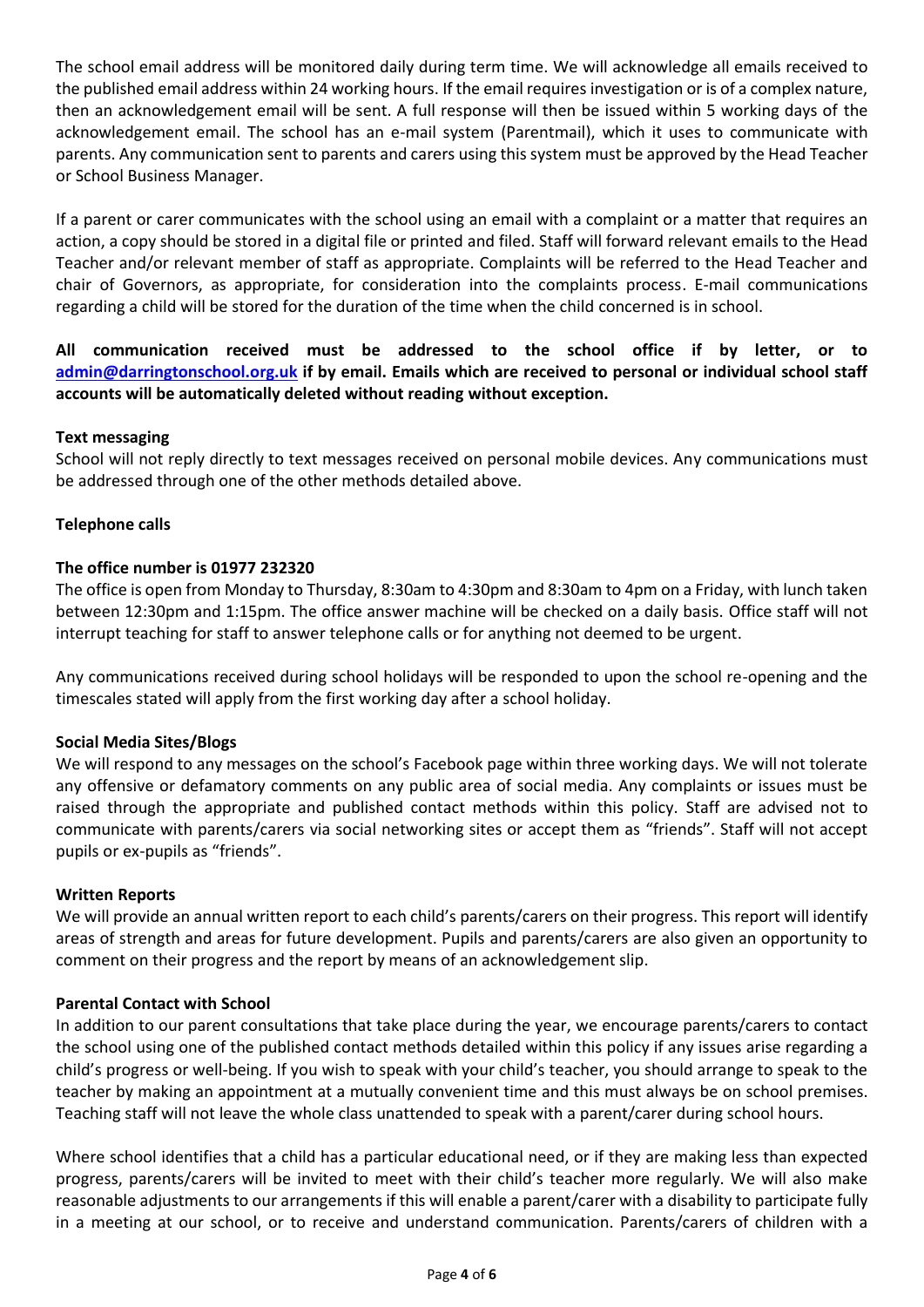'Supporting Me to Learn' plan will have the opportunity to review the plan three times in a year at a time that is mutually convenient and agreed by school and parents.

## **Newsletters**

Newsletters will be e-mailed to parents and carers using an appropriate system. If a parent or carer has not signed up for Parentmail, then a hard copy of the newsletter will be sent out in the child's book bag.

## **School Website**

The school website provides an opportunity to share information about the school and is an opportunity to promote the school to a wider audience.

# **Home-School Communication**

- Home School Agreements are signed on entry.
- Pre-school visits will be arranged for those joining Reception in the following September.
- **Information is displayed on the notice board outside school.**
- The school newsletter is e-mailed out through Parentmail and posted on the school website. Paper copies are sent to parents/carers not on the Parentmail list.
- Parents/carers will be emailed or texted if there is an unexpected cancellation of a club.
- Periodic questionnaires may be sent out to parents to seek their views about the school, and the results are analysed and used to improve the school.

## **Safeguarding**

We recognise that child protection is a shared responsibility, and that Darrington CE Primary School should provide a safe and secure environment. If any member of staff has concerns about a child, these will be passed to the Designated Senior Lead for Child Protection (Headteacher, Mrs L Ranby), or the Deputy DSLs (Deputy Headteacher, Mr C Lunn or Foundation Stage leader, Mrs R Beckett), who may share this information with Social Services.

## **Transparency notice**

A copy of our transparency notice is available from the school office or can be found on our website.

## **How will this policy be monitored and evaluated?**

This policy will be monitored through on-going school self-evaluation. The Head Teacher will use a variety of methods to evaluate this policy with staff, parents and governors, including an annual review.

# **Addendum to Communications Policy in light of the Covid-19 pandemic**

To minimise the risk of more people being in school than absolutely necessary, parents and carersshould be using the school email [\(admin@darringtonschool.org.uk\)](mailto:admin@darringtonschool.org.uk) or telephone number (01977 232320. They should not enter the building to speak to any member of staff.

Parents and carers must not speak to teachers when they are dropping-off or picking-up children. Teachers will be required to monitor social distancing and cannot engage in discussions as this will compromise the safety of children.